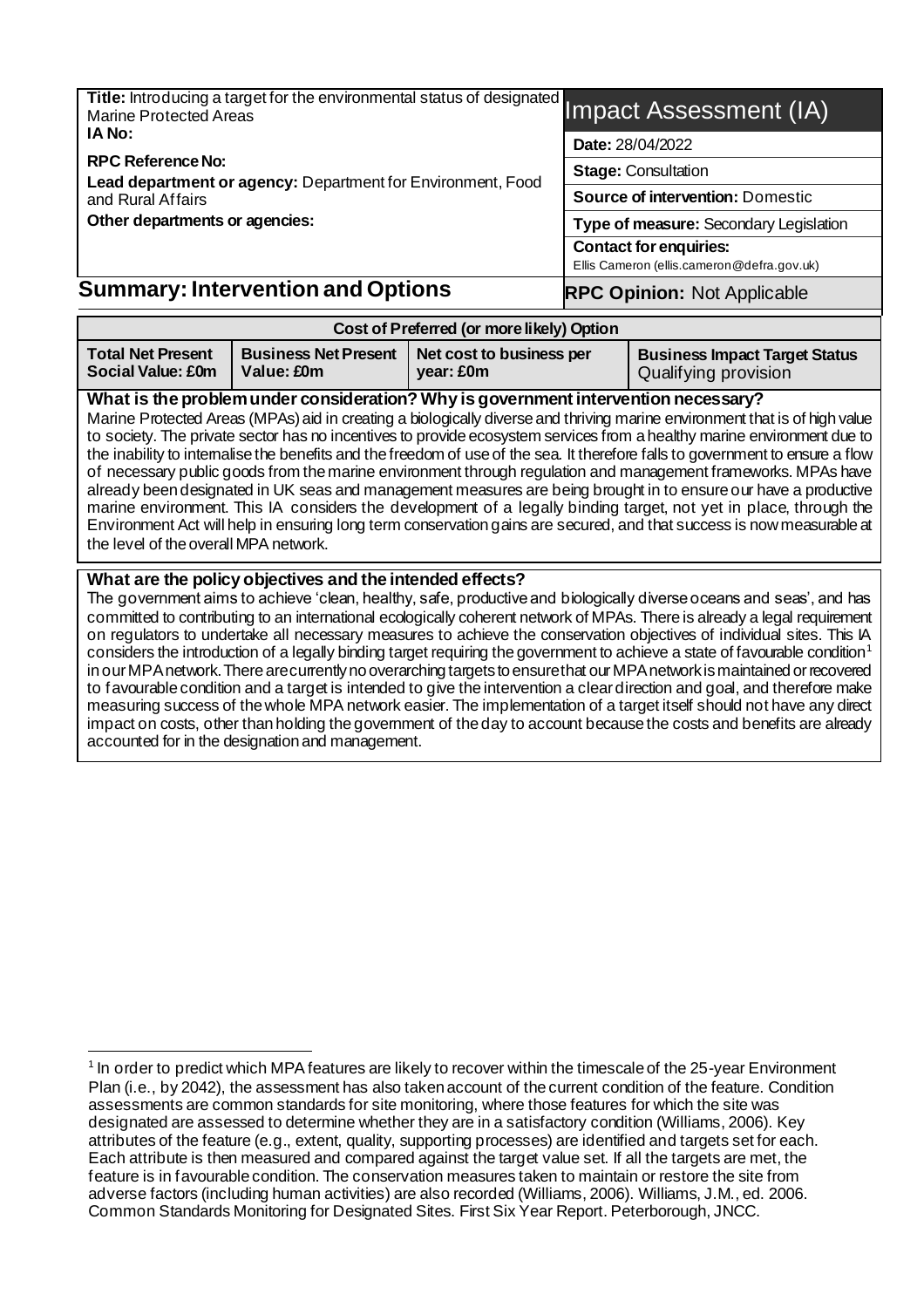#### **What policy options have been considered, including any alternatives to regulation? Please justify preferred option (further details in Evidence Base)**

Option 0 or the "do nothing option"(discounted) – the UK network of marine protected areas has been designated (aside from Highly Protected MPAs, which we currently do not intend to include in the proposed target), and management measures are in the process of implementation to ensure that these areas are managed to achieve favourable condition, as legally required by designation orders. The costs and benefits of which have already been published in previous IAs. This option would not introduce a target under the Environment Act for marine protection, although regulators would still be legally required to manage the sites to achieve their conservation objectives and monitoring of these sites would continue.

Option 1 (preferred) – under the Environment Act, introduce a target of 70% of the designated features in MPA network to be in favourable condition by 2042, with the remainder in unfavourable but recovering condition. This target would be based on what ecological features we can say with a high degree of scientific certainty, have the potential to recover by 2042 when managed according to the site's conservation objectives. This would be at **no additional cost to that in the baseline.** The percentage level in the target reflects the uncertainty of the scientific evidence on the rates of recovery of the marine environment, even when managed within current legal requirements.

Option 2 (discounted) – under the Environment Act, introduce a target of 88% of the designated features in MPA network to be in favourable condition by 2042, with the remainder in unfavourable but recovering condition. This target was discounted because of a lack of scientific evidence that the rates of recovery would be feasible.

| Will the policy be reviewed? It will be reviewed. If applicable, set review date: 12/2028 |              |              |               |       |  |
|-------------------------------------------------------------------------------------------|--------------|--------------|---------------|-------|--|
| Is this measure likely to impact on international trade and investment?                   | <b>No</b>    |              |               |       |  |
| Are any of these organisations in scope?                                                  | <b>Micro</b> | <b>Small</b> | <b>Medium</b> | Large |  |
|                                                                                           | <b>No</b>    | <b>No</b>    | No.           | No.   |  |
| What is the CO <sub>2</sub> equivalent change in greenhouse gas emissions?                | Traded:      | Non-traded:  |               |       |  |
| (Million tonnes CO <sub>2</sub> equivalent)                                               | N/A          | Unquantified |               |       |  |

*I have read the Impact Assessment and I am satisfied that, given the available evidence, it represents a reasonable view of the likely costs, benefits, and impact of the leading options.*

Signed by the responsible<br>SELECT SIGNATORY

N/A Date: N/A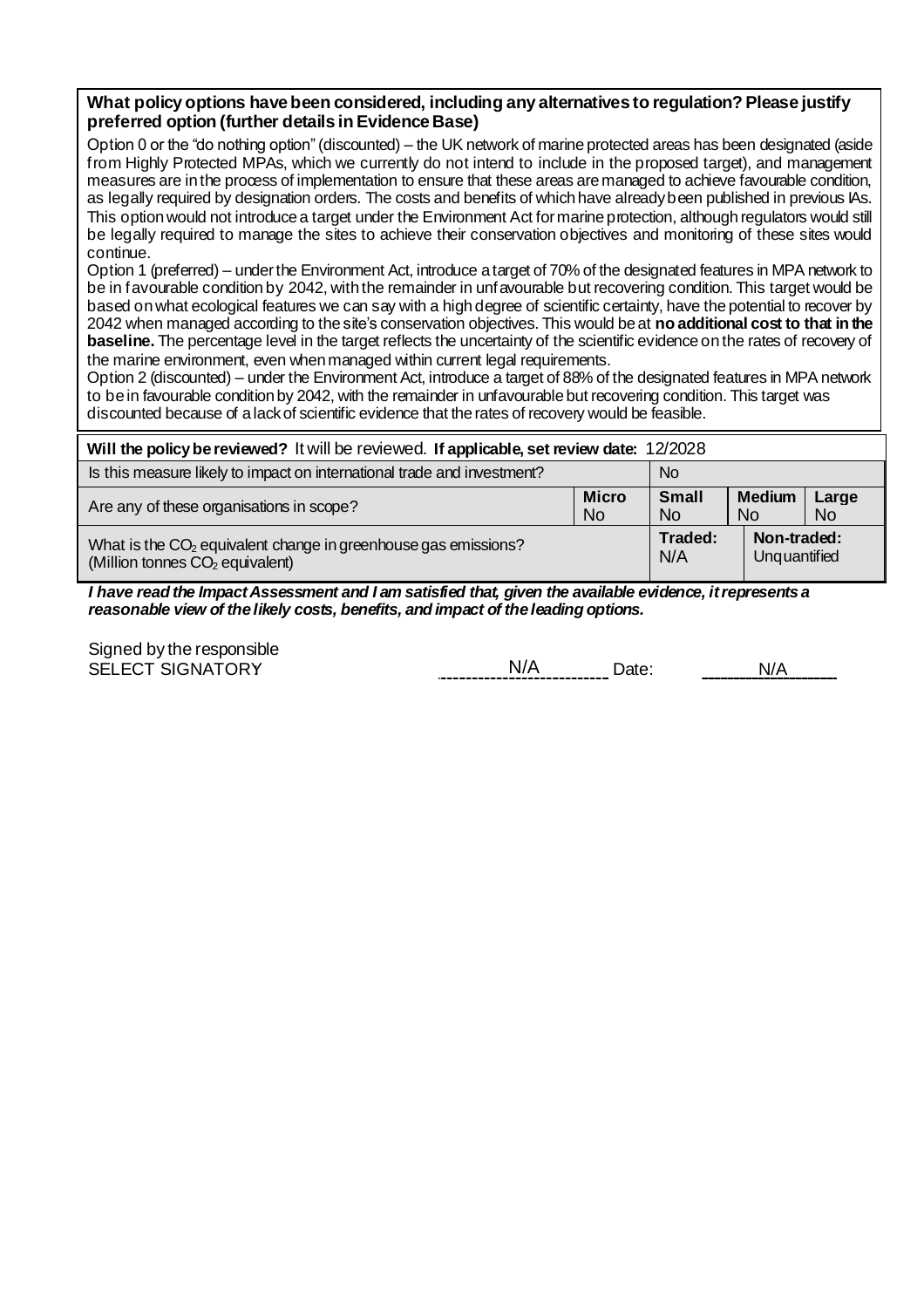### **Summary: Analysis & Evidence Policy Option 1**

#### **Description:**

#### **FULL ECONOMIC ASSESSMENT**

| <b>Price Base</b><br><b>PV Base</b>                                                                                                                                                                                                                                                                                                                                                                                                                                                                                                                                                                                                                                                                                                                                                                                                                                                                                                                                                                                                                       |            | <b>Time Period</b> |                                                         | Net Benefit (Present Value (PV)) (£m) |                                     |                                                              |                                                                                                              |  |
|-----------------------------------------------------------------------------------------------------------------------------------------------------------------------------------------------------------------------------------------------------------------------------------------------------------------------------------------------------------------------------------------------------------------------------------------------------------------------------------------------------------------------------------------------------------------------------------------------------------------------------------------------------------------------------------------------------------------------------------------------------------------------------------------------------------------------------------------------------------------------------------------------------------------------------------------------------------------------------------------------------------------------------------------------------------|------------|--------------------|---------------------------------------------------------|---------------------------------------|-------------------------------------|--------------------------------------------------------------|--------------------------------------------------------------------------------------------------------------|--|
| <b>Year: 2021</b>                                                                                                                                                                                                                                                                                                                                                                                                                                                                                                                                                                                                                                                                                                                                                                                                                                                                                                                                                                                                                                         | Year: 2021 |                    | Years: 23                                               | Low: N/A                              | High: N/A                           |                                                              | <b>Best Estimate: £0m</b>                                                                                    |  |
| COSTS (£m)                                                                                                                                                                                                                                                                                                                                                                                                                                                                                                                                                                                                                                                                                                                                                                                                                                                                                                                                                                                                                                                |            |                    | <b>Total Transition</b>                                 |                                       | <b>Average Annual</b>               |                                                              | <b>Total Cost</b>                                                                                            |  |
|                                                                                                                                                                                                                                                                                                                                                                                                                                                                                                                                                                                                                                                                                                                                                                                                                                                                                                                                                                                                                                                           |            |                    | (Constant Price)                                        | Years                                 | (excl. Transition) (Constant Price) |                                                              | (Present Value)                                                                                              |  |
| Low                                                                                                                                                                                                                                                                                                                                                                                                                                                                                                                                                                                                                                                                                                                                                                                                                                                                                                                                                                                                                                                       |            |                    | N/A                                                     |                                       | N/A                                 |                                                              | N/A                                                                                                          |  |
| High                                                                                                                                                                                                                                                                                                                                                                                                                                                                                                                                                                                                                                                                                                                                                                                                                                                                                                                                                                                                                                                      |            |                    | N/A                                                     | N/A                                   |                                     | N/A                                                          | N/A                                                                                                          |  |
| <b>Best Estimate</b>                                                                                                                                                                                                                                                                                                                                                                                                                                                                                                                                                                                                                                                                                                                                                                                                                                                                                                                                                                                                                                      |            |                    | £0m                                                     |                                       | £0m                                 |                                                              | £0m                                                                                                          |  |
| Description and scale of key monetised costs by 'main affected groups'<br>This option introduces a target based on a scientific assessment on which features we expect to have the<br>potential to recover by 2042. The sites have already been designated and management measures are being<br>put in place currently. The costs of the introduction of the management measures (including monitoring)<br>therefore have been included in the baseline. Additionally, as it is expected that the MPAs will recover to<br>favourable condition within the target date, there are no additional costs associated with this target.                                                                                                                                                                                                                                                                                                                                                                                                                         |            |                    |                                                         |                                       |                                     |                                                              |                                                                                                              |  |
|                                                                                                                                                                                                                                                                                                                                                                                                                                                                                                                                                                                                                                                                                                                                                                                                                                                                                                                                                                                                                                                           |            |                    | Other key non-monetised costs by 'main affected groups' |                                       |                                     |                                                              | There are no additional costs which have not been monetised associated with the introduction of this target. |  |
| <b>BENEFITS (£m)</b>                                                                                                                                                                                                                                                                                                                                                                                                                                                                                                                                                                                                                                                                                                                                                                                                                                                                                                                                                                                                                                      |            |                    | <b>Total Transition</b><br>(Constant Price)             | Years                                 |                                     | <b>Average Annual</b><br>(excl. Transition) (Constant Price) | <b>Total Benefit</b><br>(Present Value)                                                                      |  |
| Low                                                                                                                                                                                                                                                                                                                                                                                                                                                                                                                                                                                                                                                                                                                                                                                                                                                                                                                                                                                                                                                       |            |                    | N/A                                                     |                                       |                                     | N/A                                                          | N/A                                                                                                          |  |
| High                                                                                                                                                                                                                                                                                                                                                                                                                                                                                                                                                                                                                                                                                                                                                                                                                                                                                                                                                                                                                                                      |            |                    | N/A                                                     | N/A                                   |                                     | N/A                                                          | N/A                                                                                                          |  |
| <b>Best Estimate</b>                                                                                                                                                                                                                                                                                                                                                                                                                                                                                                                                                                                                                                                                                                                                                                                                                                                                                                                                                                                                                                      |            |                    | N/A                                                     |                                       |                                     | N/A                                                          | N/A                                                                                                          |  |
| Description and scale of key monetised benefits by 'main affected groups'<br>Benefits associated with increased ecosystem services because of a well-managed MPA network are included<br>in the baseline (but not monetised). There are not anticipated to be any further monetisable benefits associated<br>with the specification of a target as described in this option.                                                                                                                                                                                                                                                                                                                                                                                                                                                                                                                                                                                                                                                                              |            |                    |                                                         |                                       |                                     |                                                              |                                                                                                              |  |
| Other key non-monetised benefits by 'main affected groups'<br>Non-monetised benefits associated with this option are focused on strategic signalling effect of the<br>specification of targets. There is already a legal requirement on regulators to achieve favourable condition and<br>the specification of an additional target does not change this but may increase pressure on these regulators.<br>Further potential benefits associated with the specification of the targets include:<br>Signalling domestically our intention to enhance our marine environment and improve marine<br>ecosystem service flows, providing a framework for future marine use.<br>Future governments have clear targets to work towards (noting these can be changed should they<br>$\bullet$<br>wish to) and ensuring the sustainability of the current government's policies.<br>Positioning the UK internationally as a global leader in marine protection and signalling the UK's<br>commitment to protecting and conserving our seas for future generations. |            |                    |                                                         |                                       |                                     |                                                              |                                                                                                              |  |
| Key assumptions/sensitivities/risks<br>Discount rate (%)<br>N/A<br>This IA assumes that management measures will be brought in by 2024. The legal obligation regarding                                                                                                                                                                                                                                                                                                                                                                                                                                                                                                                                                                                                                                                                                                                                                                                                                                                                                    |            |                    |                                                         |                                       |                                     |                                                              |                                                                                                              |  |
| management measures is already in place and therefore there are no additional costs of achieving the target.<br>The measures assessed within the previous impact analysis will be reviewed throughout the target period to<br>ensure an effective and adaptive management approach to the sites and therefore it is possible that measures<br>will need to change, but we have no sight of this beyond that described in previous IAs.                                                                                                                                                                                                                                                                                                                                                                                                                                                                                                                                                                                                                    |            |                    |                                                         |                                       |                                     |                                                              |                                                                                                              |  |

#### **BUSINESS ASSESSMENT (Option 1)**

| Direct impact on business (Equivalent Annual) £m: |                    |        | Score for Business Impact Target (qualifying |
|---------------------------------------------------|--------------------|--------|----------------------------------------------|
| Costs: 0                                          | <b>Benefits: 0</b> | Net: 0 | provisions only) £m: 0                       |
|                                                   |                    |        |                                              |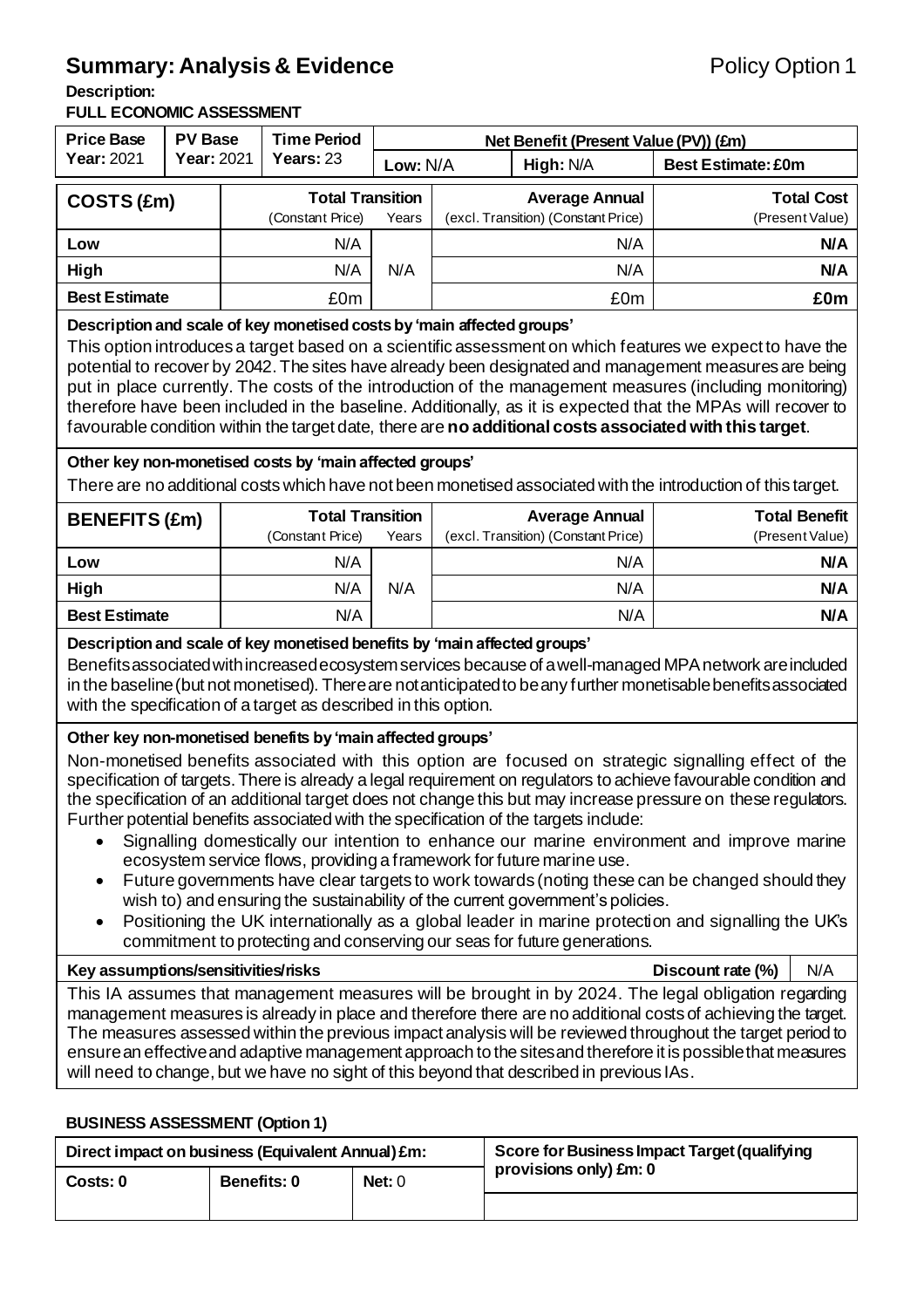## **Contents**

| 2. Rationale and evidence to justify the level of analysis used in the IA (proportionality |  |
|--------------------------------------------------------------------------------------------|--|
|                                                                                            |  |
|                                                                                            |  |
|                                                                                            |  |
| 6. Monetised and non-monetised costs and benefits of each option (including                |  |
|                                                                                            |  |
|                                                                                            |  |
|                                                                                            |  |
|                                                                                            |  |
|                                                                                            |  |
|                                                                                            |  |
|                                                                                            |  |
|                                                                                            |  |
|                                                                                            |  |
|                                                                                            |  |
|                                                                                            |  |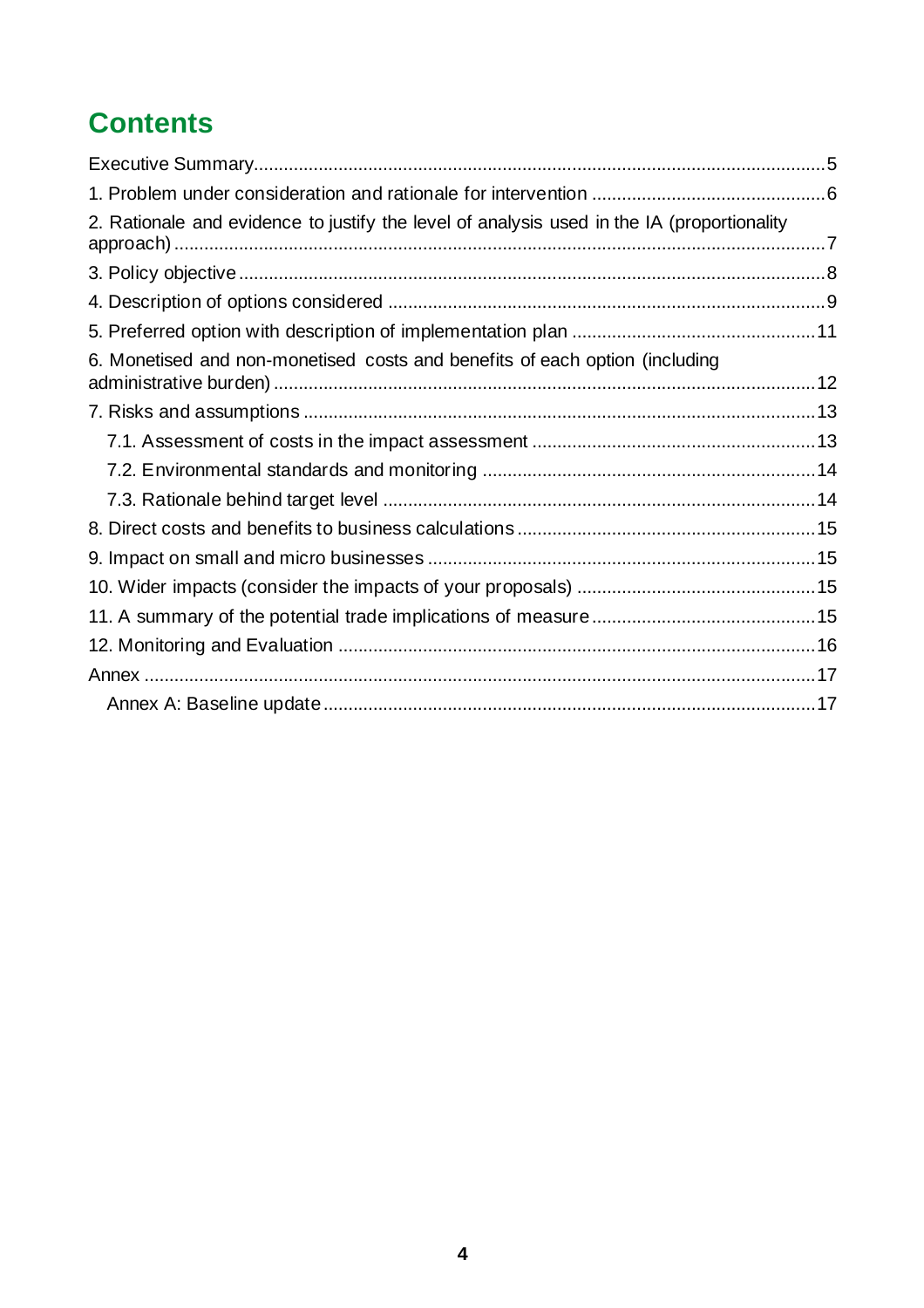# <span id="page-4-0"></span>**Executive Summary**

This Impact Assessment (IA) outlines policy options for the introduction of a legally binding target, under the suite of Environment Act targets, to assess the condition of Marine Protected Areas (MPAs). The introduction of this target will bring cohesion when assessing the condition of all MPAs through the network. This also aligns the MPA-related targets with other measures under the Environment Act. This option assesses the following option: under the Environment Act introduce a target of 70% of the designated features in the MPA network to be in favourable or recovering condition by 2042, with the remainder in recovering condition, and additional reporting on changes in individual feature condition. It was determined that the introduction of this would not incur costs, and benefits have been left unmonetised.

This IA is out of scope of businesses and is deemed to have no impact on business. The designation of MPAs was assessed to have business impacts. This IA, however, only considers bringing the condition of MPAs under a legally binding target, which places no new legal requirements on regulators of businesses. There are, subsequently, no new requirements or regulations on businesses. Therefore, this impact assessment, which is concerned with including MPAs under a legally binding target under the Environment Bill, carries no new impacts to businesses. It must be emphasised, however, that this IA does not state that businesses are now out of scope of MPA regulations and management measures.

The introduction of a target itself is beneficial and will allow the condition of the MPA network to be considered quantitatively, throughout time and in a holistic manner. However, given this target aligns with our established ambitious policy pathway for introducing management measures, this aligns with the current timeframe for MPAs achieving a desired condition, and so this IA reflects existing analysis on expected recovery that was determined in the IAs relating to three tranches of MPA designation.

The proposed percentage of 70% for the target, has a high level of scientific certainty that biological recovery rates are not overestimated. Although these slow recovering species and habitats may recover quicker than assumed, setting the target at this level also allows for any challenges in implementing entirely effective management measures across all our MPAs.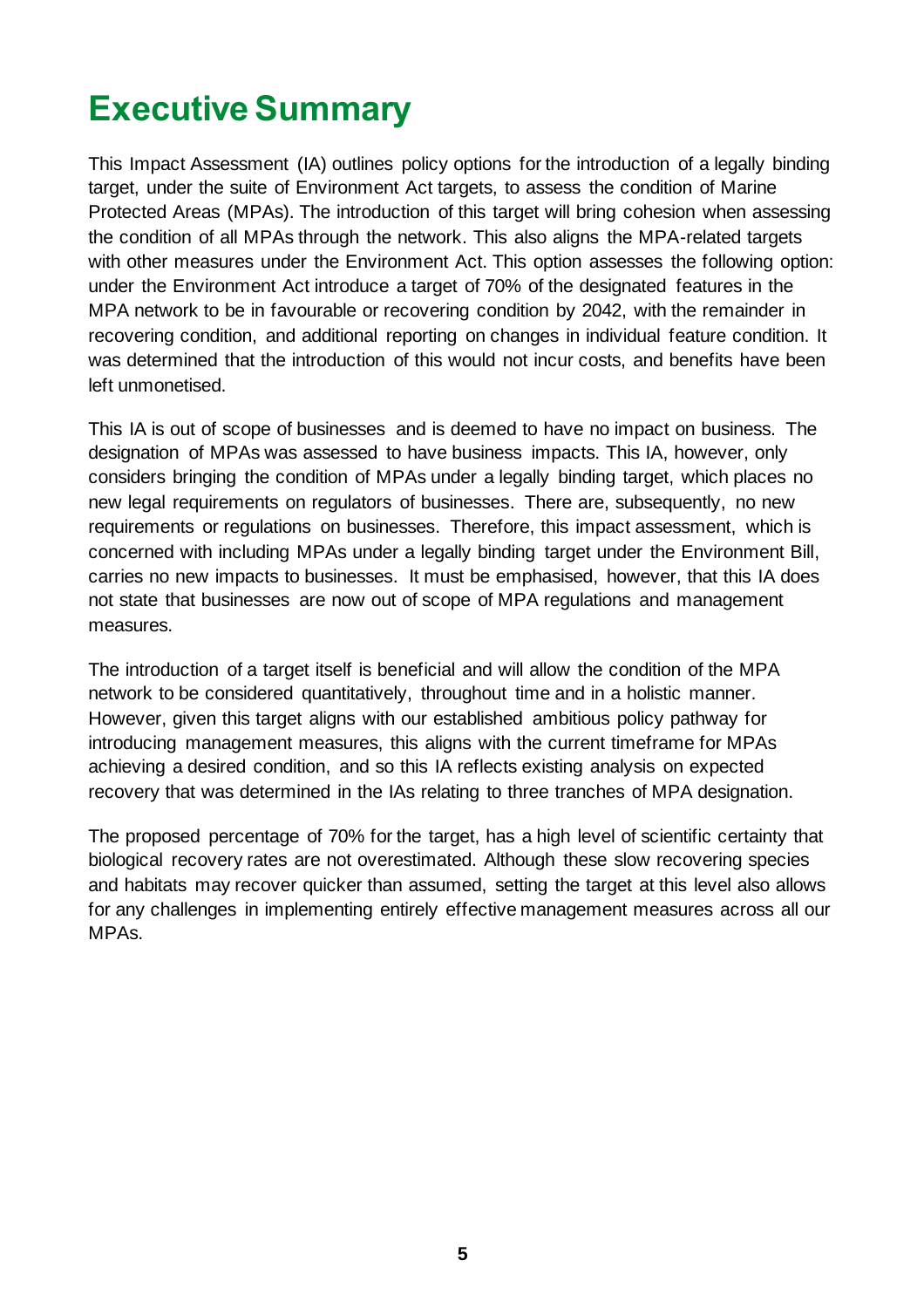## <span id="page-5-0"></span>**1. Problem under consideration and rationale for intervention**

Marine Protected Areas (MPAs) aid in creating a biologically diverse and thriving marine environment that is of high value to society. As UK waters are a common good, there is an inability to internalise its benefits. Its use is non-excludable, meaning that individuals cannot be prohibited from using the marine environment. Therefore, a free rider issue persists, as individuals can use the marine environment without paying an amount that matches this use. As common goods are rivalrous (the consumption by one individual diminishes the potential for another individual), a tragedy of the common's scenario exists. This explains an instance in which an unrestricted use of a common good leads to a downturn in its state, dishing its usage for others. As a result, the private sector has reduced incentives to provide ecosystem services from a healthy marine environment. Due to this market failure, it therefore falls to government to ensure a flow of necessary public goods from the marine environment through regulation and management frameworks.

Government intervention is required to address both sources of market failure in the marine environment and supply alternative adequate solutions. If the UK government does not ensure the flow of the ecosystem services from the marine environment to individuals from specific features and habitats that MPAs protect, full benefits will not be realised. This could have negative implications and a lessening of resilience for the fishing industry, coastal access, erosion, as well as other marine economy sectors.

There is an existing commitment for regulators under the Marine and Coastal Access Act (MCAA 2009) and the Conservation of Habitats and Species Regulations 2017 and the Conservation of Offshore Habitats and Species Regulations 2017 to manage activities in MPAs for features to achieve favourable condition, through the achievement of conservation objectives, however there is currently no timeframe associated with this. The development of a target through the Environment Act will help in ensuring long term gains are secured.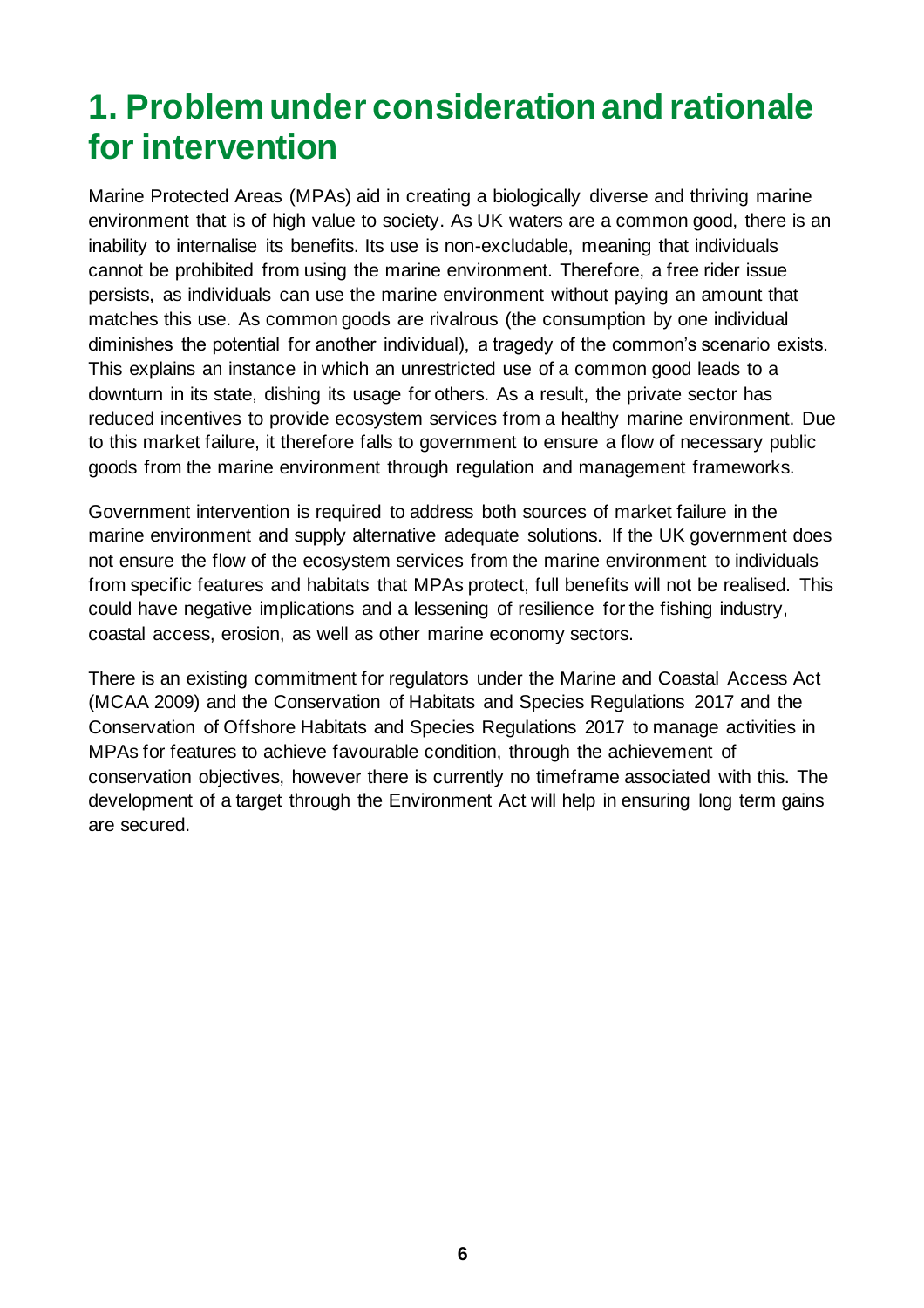# <span id="page-6-0"></span>**2. Rationale and evidence to justify the level of analysis used in the IA (proportionality approach)**

The problem under consideration in the IA is a reasonably straightforward one, that of whether a time bound target should be implemented to mirror the responsibilities on regulators to achieve their currently legally binding conservation objectives within the marine environment. MPAs are designated and management measures to achieve the stated target are being put in place.

The updated baseline assessment has been undertaken in Annex A and this has assumed that all previous IA analysis was robust and the analytical period could be extended to 2042 (see individual policy IAs for more detail on relevant assumptions and evidence base e.g. [Tranche 3](https://assets.publishing.service.gov.uk/government/uploads/system/uploads/attachment_data/file/804687/mcz-tranche3-consult-ia.pdf)2).

 $\overline{2}$ 

[https://assets.publishing.service.gov.uk/government/uploads/system/uploads/attachment\\_data/file/804687/m](https://assets.publishing.service.gov.uk/government/uploads/system/uploads/attachment_data/file/804687/mcz-tranche3-consult-ia.pdf) [cz-tranche3-consult-ia.pdf](https://assets.publishing.service.gov.uk/government/uploads/system/uploads/attachment_data/file/804687/mcz-tranche3-consult-ia.pdf)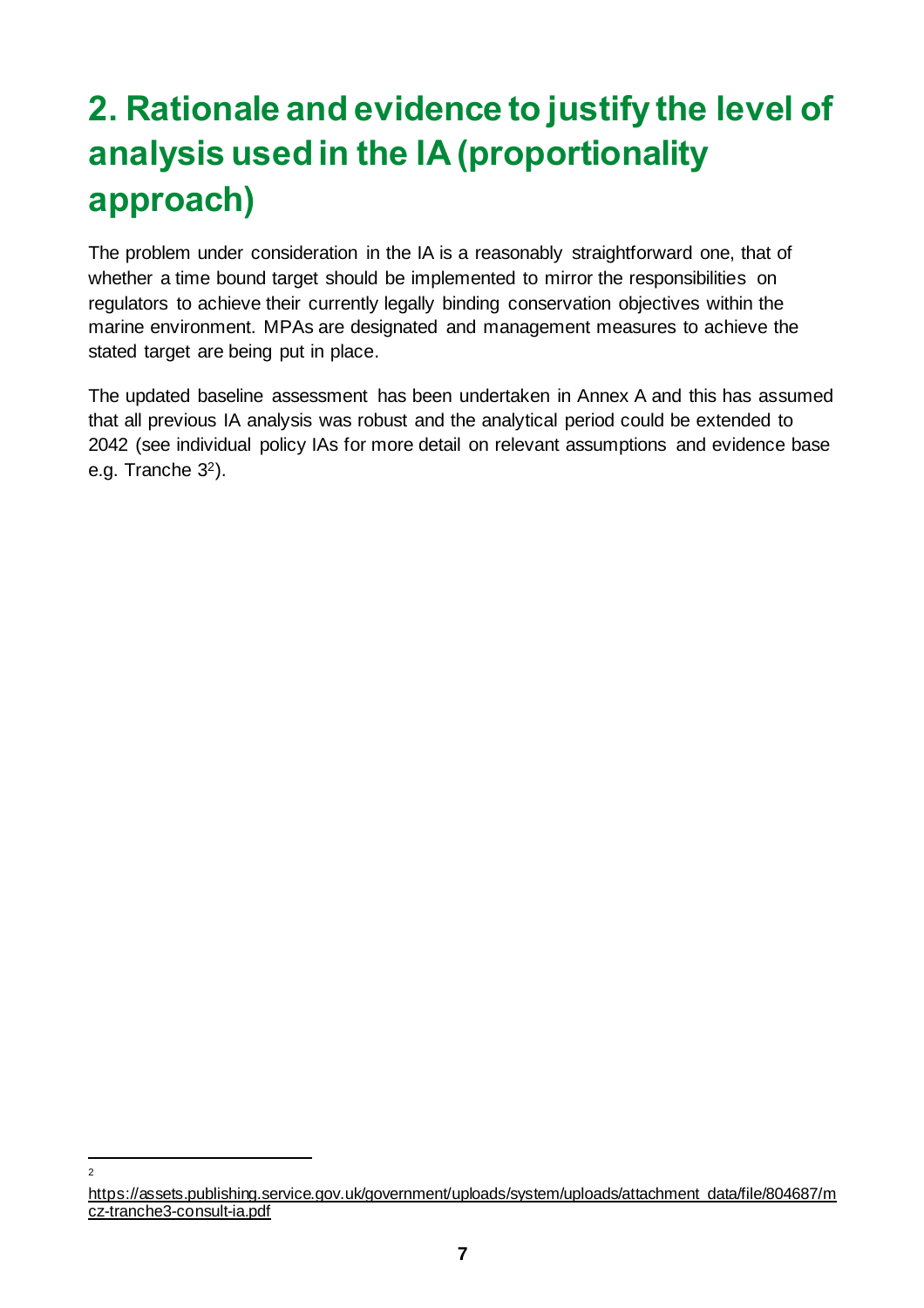# <span id="page-7-0"></span>**3. Policy objective**

To deliver the vision of 'clean, healthy, safe, productive, and biologically diverse oceans and seas', as set out in the 25 Year Environment Plan and the UK Marine Policy Statement, the government has designated an ecologically coherent UK network of MPAs, contributing to the wider Convention for the Protection of the Marine Environment of the North-East Atlantic (OSPAR) network. A well-designed network allows more benefits than a single individual area in terms of ecosystems service stocks and flows. It is important that the network is well managed to maximise these benefits. Bringing all MPAs in the network under a target allows assessment of progress to be easier and more consistent.

**The setting of a target to achieve favourable condition within this network of MPAs will build on the legal requirements placed on regulators to manage these areas to achieve their stated conservation objectives, making these requirements time bound.** This intervention only introduces a legally binding target for the monitoring of condition that is ongoing. As no additional monitoring or enforcement is being introduced, there are no added costs of enforcement.

Whilst monitoring of MPAs has and will be ongoing, bringing the condition of MPAs under a single, legally binding target will aid in assessing the condition, and ultimately the success of the whole MPA network. A target that considers the condition of an MPA will allow determining success, as well as the level of success, simpler. A target of a specified percentage, in this case 70%, means that the condition of MPAs can be looked at quantitatively and progress can be tracked throughout time.

We are also proposing additional reporting to give a greater degree of granularity using feature attributes (such as extent, distribution, structure, function and supporting processes, e.g., water quality) to show progress towards the target. This will summarise the progress being made towards favourable condition across the individual features, for example, more feature attributes in a good healthy state would show progress towards but not yet achieved favourable condition.

The setting of the favourable condition target (preferred option) within the Environment Act targets will ensure that the marine and terrestrial environments are both reflected in the targets and the UK makes a statement of its commitment to protecting and recovering its marine environment.

The success of the policy will be to recognise whether the government of the UK has achieved the marine environment objectives associated with its MPA network and provide a time bound requirement to do this.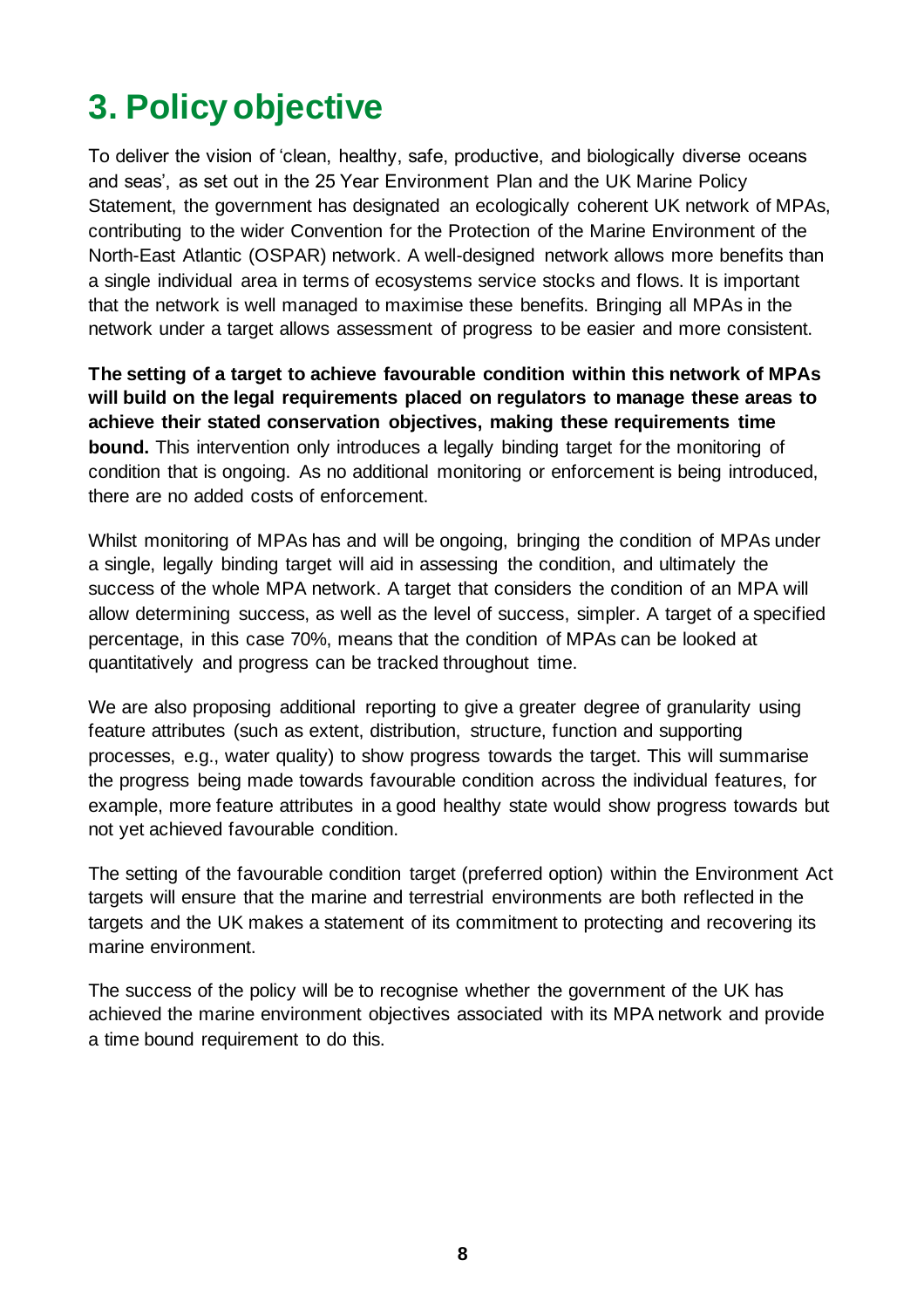# <span id="page-8-0"></span>**4. Description of options considered**

### **Option 0 or "do nothing option" – discounted**

• The UK network of marine protected areas has been designated (aside from Highly Protected Marine Areas<sup>3</sup>, which we currently do not intend to cover in this proposed target), and management measures are in the process of implementation to ensure that these areas are managed to achieve favourable condition status, as legally required by designation orders. The costs and benefits of these Act for marine protection, although regulators would still be legally required to manage the sites to achieve their conservation objectives and monitoring of these sites would continue.

### **Option 1: 70% target – preferred**

• Under the Environment Act introduce a target of 70% of the designated features in the MPA network to be in favourable or recovering condition by 2042, with the remainder in recovering condition, and additional reporting on changes in individual feature condition. This target would be based on the features we know, with a high degree of scientific certainty, have the potential to recover by 2042 if managed in the appropriate manner. The descriptive nature of this target makes it more appropriate than a target that aims at 100% of the designated features in MPA network to be in favourable or recovering condition. This would be at no additional cost to the baseline.

### **Option 2: 88% target – discounted**

• Under the Environment Act, introduce a target of 88% of the designated features in MPA network to be in favourable or recovering condition by 2042. This target would be based on the features we know, with some degree of scientific certainty, to have the potential to recover by 2042 if managed in the appropriate manner. Given the lack of scientific certainty on the rates of recovery of the marine environment, this target would be inappropriate and there is a risk of it not being achieved or reported on as accurately as possible. Also, given the slow growth and/or reproduction rates (for example maerl beds can take 50 years or so to recover), some features may not have recovered by 2042. As is the case with option 1, this would be at no additional cost to the baseline.

Non-regulatory options are not considered appropriate in this manner given the target under consideration in this IA places a requirement on government to act. Non-regulatory options were discounted due to the limited impact such approaches would have. These would have failed to achieve desired policy outcomes. Bringing the condition of MPAs under a legally binding target will have benefits to reporting and allows the MPA network to be assessed holistically. Additionally, bringing the MPA targets under the overarching

<sup>&</sup>lt;sup>3</sup> Following the Beynon Review, the Government defines HPMAs as "areas of the sea that allow the protection and recovery of marine ecosystems by prohibiting extractive, destructive and depositional uses and allowing only non-damaging levels of other activities to the extent permitted by international law."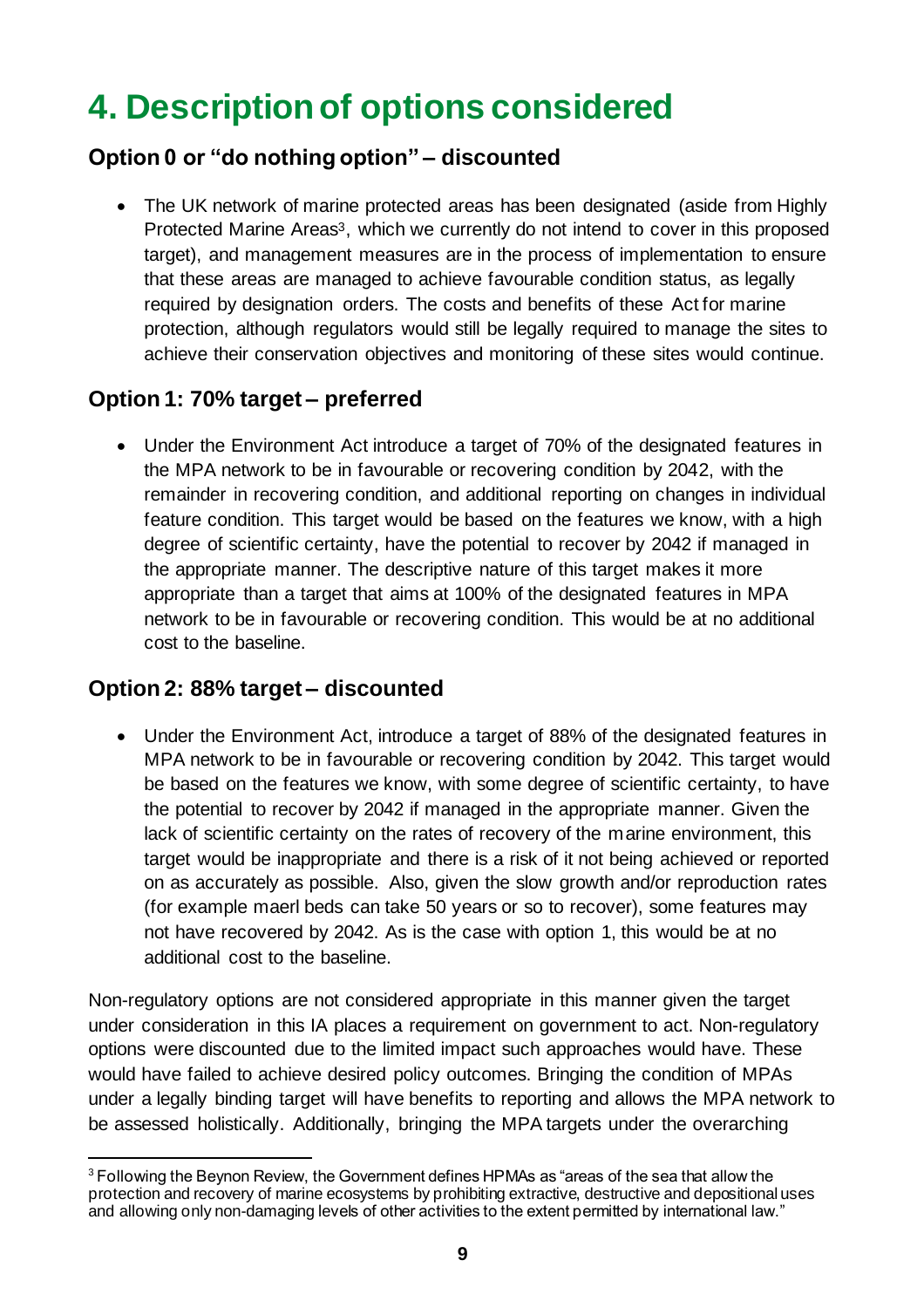Environment Act feeds into creating a suite of ambitious targets that span all environmental biomes. A non-regulatory measure would have prevented this and was therefore discounted.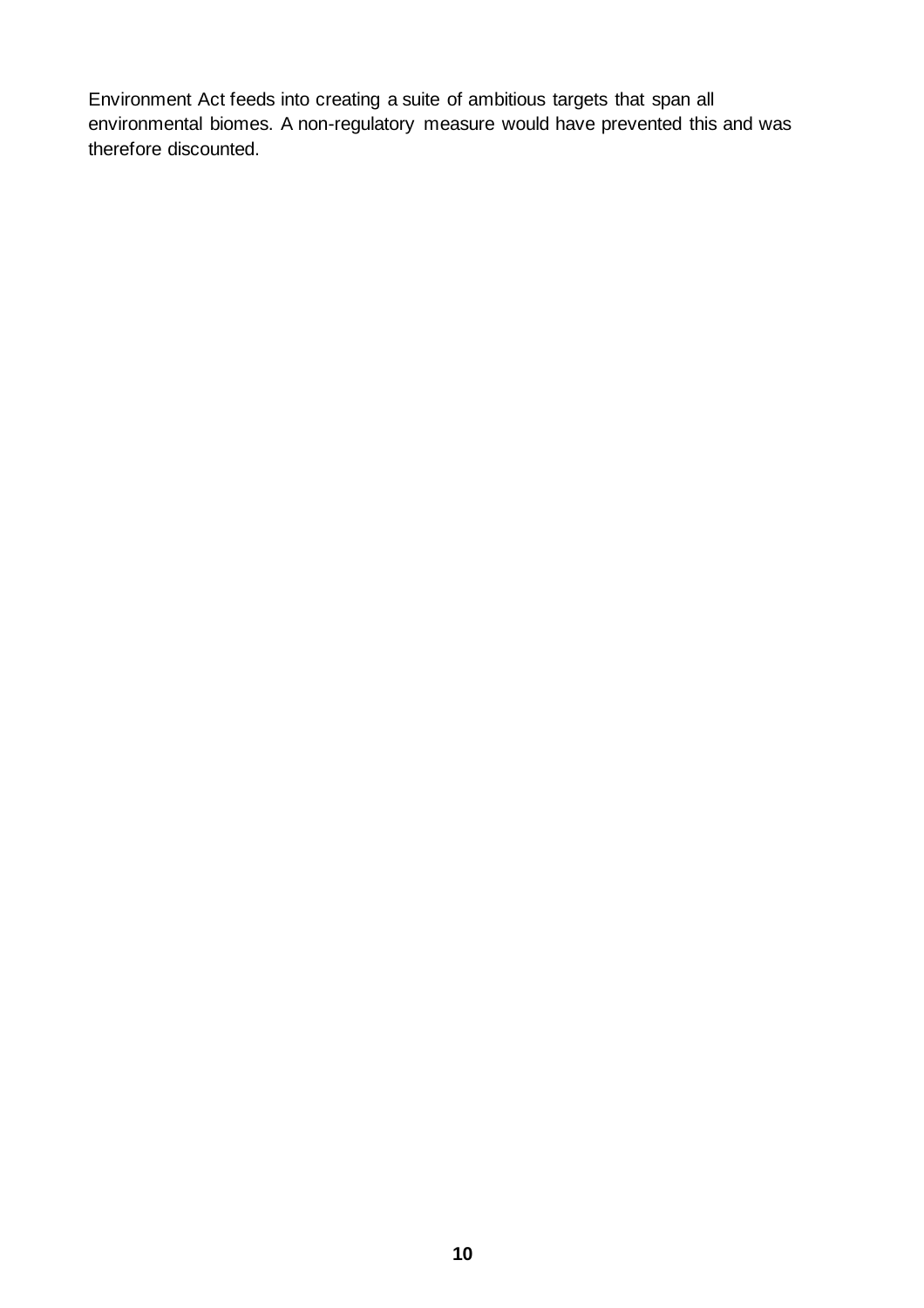# <span id="page-10-0"></span>**5. Preferred option with description of implementation plan**

The preferred option is **option 1**, to implement a target of 70% of the designated features in the MPA network to be in favourable condition by 2042, with the remainder in recovering condition, and additional reporting on changes in individual feature condition.

The target proposed in the preferred option will be implemented via secondary legislation as part of the Environment Act targets legislation with the targets coming into effect in 2024. As mentioned above the legal requirement on the marine management organisations are already in place and as such no additional transitional arrangements will be needed.

The target will not place additional burden on regulating organisations as these bodies are those who are already responsible for management of the UK marine area. Those regulating bodies responsible for marine management in relation to this target are the Marine Management Organisation (MMO) and Inshore Fisheries & Conservation Authority (IFCAs).

Existing legislation requires the government and regulating bodies to be able to determine whether our MPA network is reaching its conservation objectives or not. To this end the health and condition of our MPA sites are monitored on a rolling six-year basis. The success or otherwise of government meeting the proposed target will be monitored through these existing monitoring systems.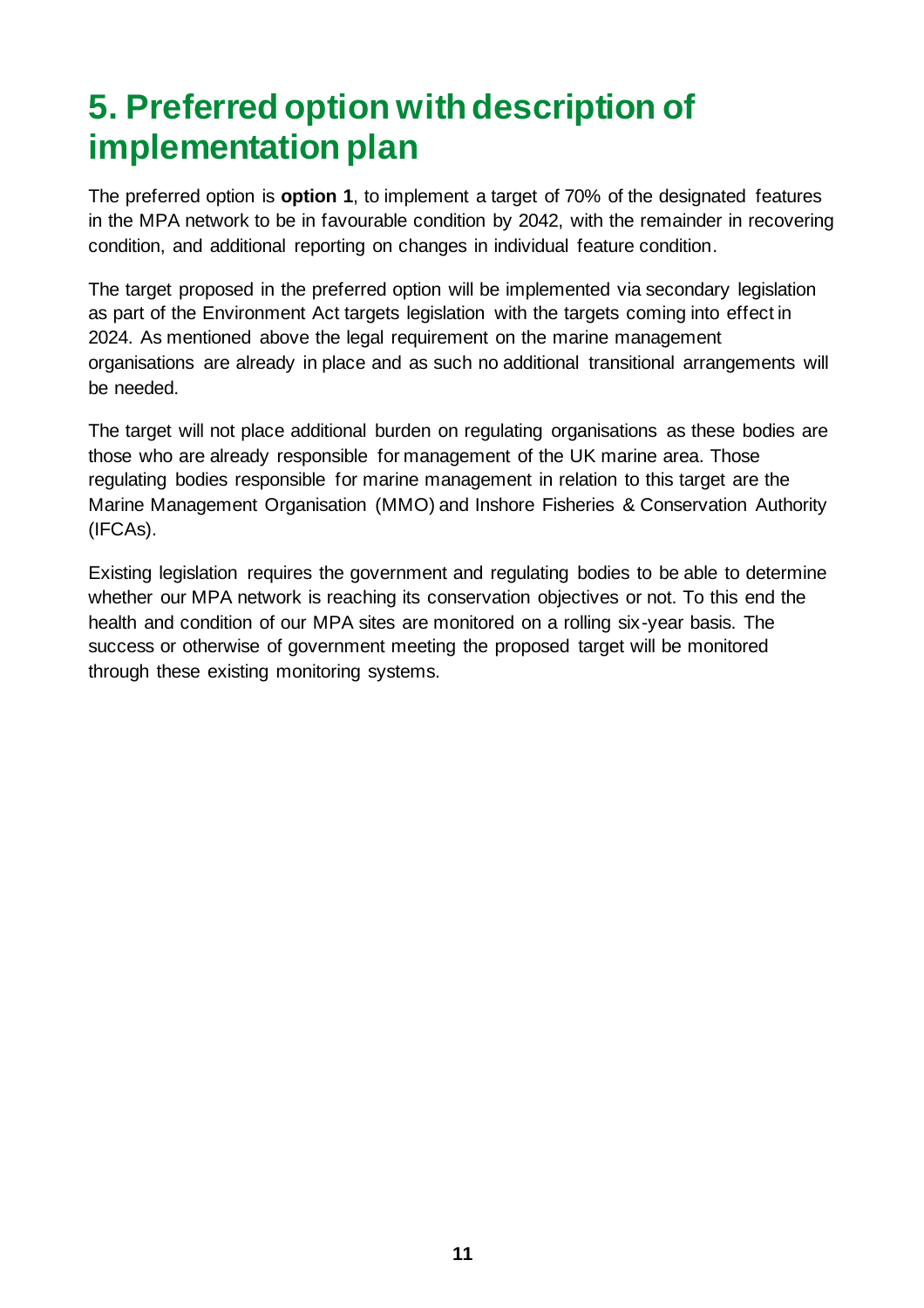## <span id="page-11-0"></span>**6. Monetised and non-monetised costs and benefits of each option (including administrative burden)**

As discussed above the additional benefits of the introduction of the target are not monetised. We are expecting regulators to meet their already legally binding commitments to achieve the conservation objectives within our MPA network and there will be no additional ecosystem service benefits of this target.

Further, given we already monitor our MPA network for health and its condition and the cost of management measures (including monitoring) have been included in the baseline, there are no additional costs associated with this target.

We would also expect a minimal additional administrative burden to report against the target because we are already required to report on the state of our marine environment under current legislation.

Non-monetised benefits focus on the signalling role of targets and the ability to use these to hold future administrations to account.

- Signalling domestically our intention to enhance our marine environment and improve marine ecosystem service flows, providing a framework for future marine use and policy developments.
- Clear and established targets will drive forward action for future governments to restore and protect the marine environment.
- Positioning the UK internationally as a global leader in marine protection and clearly indicating in legislation the UK's commitment to protecting and conserving our seas for future generations.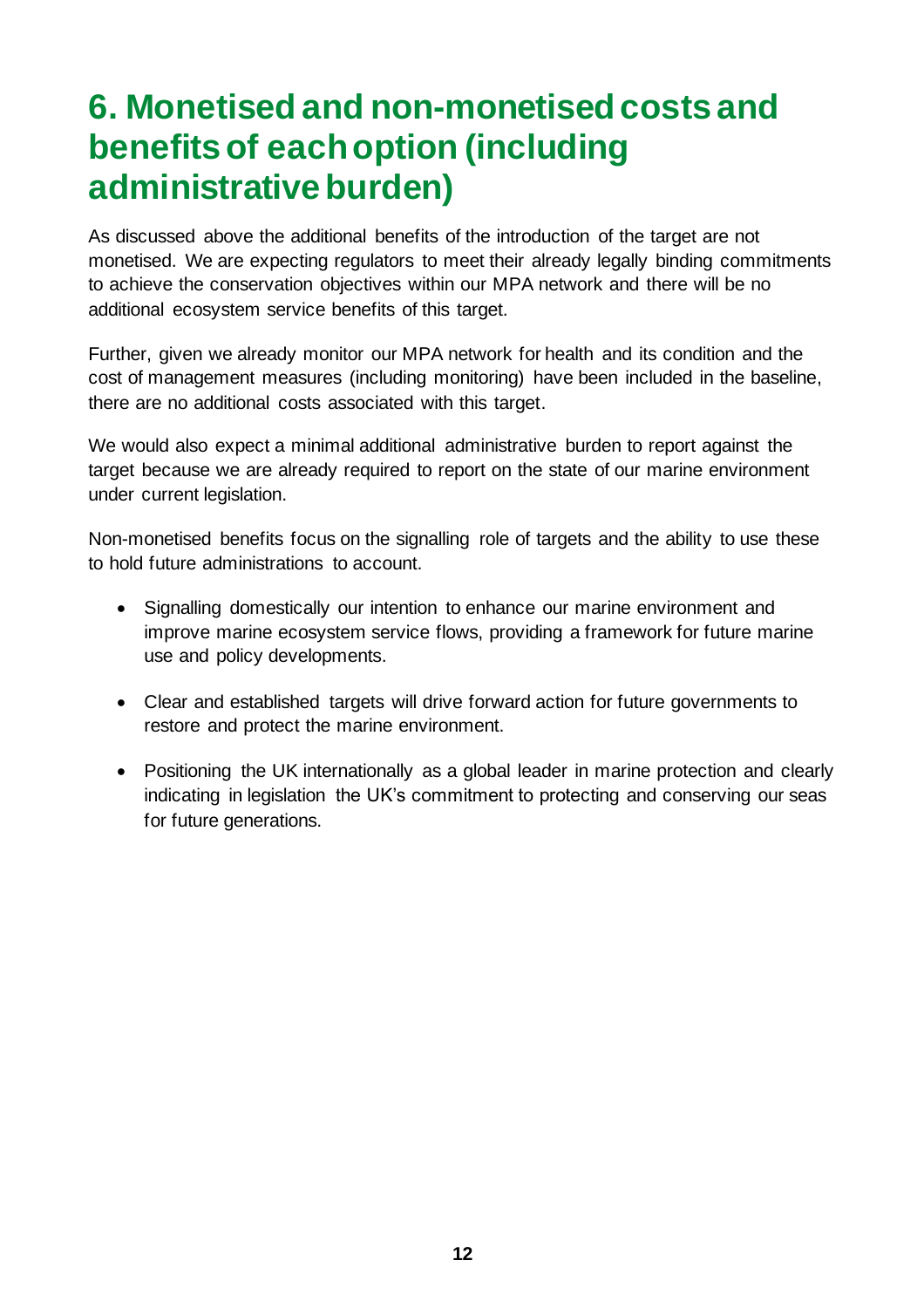# <span id="page-12-0"></span>**7. Risks and assumptions**

### <span id="page-12-1"></span>**7.1. Assessment of costs in the impact assessment**

The no additional cost basis of the target assumes that the management measures, which are in the process of implementation as legally required by designation orders, will be sufficient to achieve the relevant target.

This IA assumes that MPA management measures will be brought in across the current network by 2024. The measures assessed within the previous impact assessment will be reviewed throughout the target period to ensure an effective and adaptive management approach to the sites. Therefore, it is possible that some measures will need to change.

If current management measures are not sufficient in meeting the 70% target, the additional management measures may need to be introduced. This will bring costs to sea users and those who operate within the current MPA network that have not been considered in this IA.

This IA assumes no cost to business, and businesses are out of scope from the impact of introducing a legally binding target to assess the condition of the MPA network. However, it needs to be stressed that whilst businesses are out of scope of this specific intervention, they are still required to abide by MPA management measures in full, as are all sea users.

Additionally, should external factors (for example, climate change) cause significant shifts in condition of our seas which have not previously been accounted for, additional or alternative management measures could be needed to ensure that the target is achieved. This could impose additional costs on sea users to achieve the target. At this time, given the uncertainties, we are unable to assess external factors that may impact the success of the MPA network reaching a target of 70% of the designated features in the MPA network to be in favourable condition by 2042, with the remainder in recovering condition, and additional reporting on changes in individual feature condition.

The designation of new sites or features could impact the ability to achieve the targets and/or add to the baseline costs.

It is possible that some new sites/features may be designated in the future, however nothing is planned at present. If further MPAs are designated in the future, we propose to consider at the time whether their features should be included in the target (it would seem unreasonable to expect features in MPAs designated close to 2042 to have recovered by then).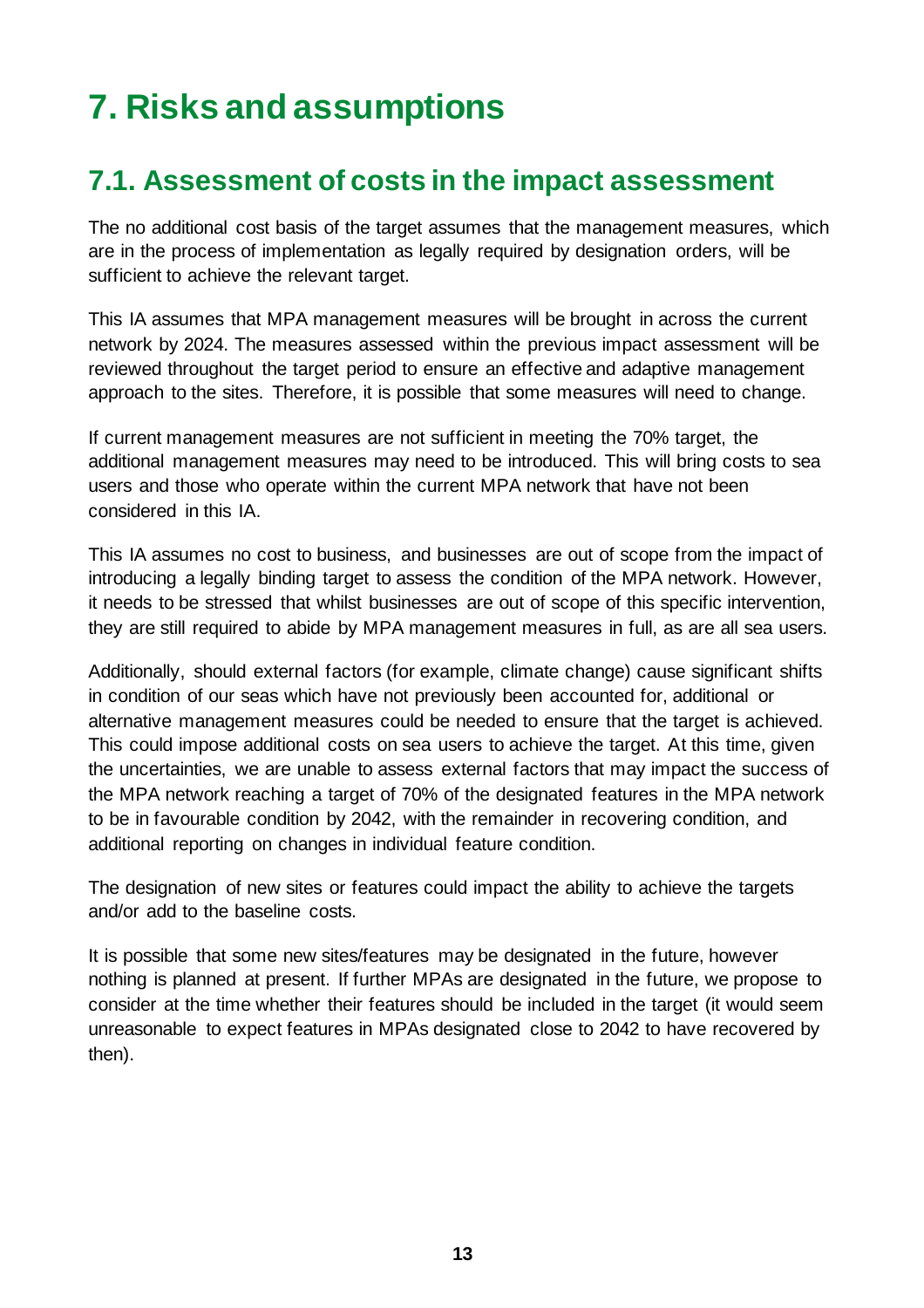## <span id="page-13-0"></span>**7.2. Environmental standards and monitoring**

Changes in environmental standards and monitoring will likely impact the success or failure to reach the target. However, whilst these are risks to the success of the target, they do not have implications for the analysis in this IA.

### **Subjective judgement and favourable condition**

• One of the criteria for targets in the Environment Act is for them to be objectively measurable. Feature condition assessments will generally be objective as they will be based on data and a standardised, and accepted, method of assessment. However, this standard method of assessments is based on monitoring and evidence as well as an element of collective expert judgement and scrutiny by a scientific panel. There is no other agreed way to assess feature condition.

### **Composite standards/new approaches to understanding our environment**

• Ensuring achievement of the standard is underpinned by objective, measurable, quantitative data as well as subjective assessments. The use of evidence from direct monitoring of features is used as far as possible in feature condition assessments. However, currently assessments of MPA site and feature condition (particularly in offshore waters) are based largely on proxy information or indirect evidence. Joint Nature Conservation Committee (JNCC) and Natural England (NE) are looking to develop an improved, more quantitative, approach that increases the use of direct evidence, as it becomes available, to meet the requirements of Environment Act reporting. This might change our understanding of the state of our marine environment and make the target more challenging to achieve.

### <span id="page-13-1"></span>**7.3. Rationale behind target level**

A target of having 88% of MPAs and their features in favourable/unfavourable recovering condition by 2042 is not appropriate. It would mean there is a high likelihood that the biological recovery rates may be overestimated. Recoverability is determined using our understanding of current condition and the ability of a protected feature to recover based on the best-available evidence. Given slow growth and/or reproduction rates (for example maerl beds can take 50 years or so to recover), the remaining features may not have recovered by 2042. This also poses a risk to achievability of the target. It cannot be said with complete certainly that all MPAs are in favourable/unfavourable recovering condition by 2042, as scientific uncertainty does not allow for this level of precision in reporting. Therefore, a target below 88% helps reduce this pressure and allows for more accurate reporting.

The proposed percentage of 70% for the target, has a high level of scientific certainty that biological recovery rates are not overestimated. Although these slow recovering species and habitats may recover quicker than assumed, setting the target at this level also allows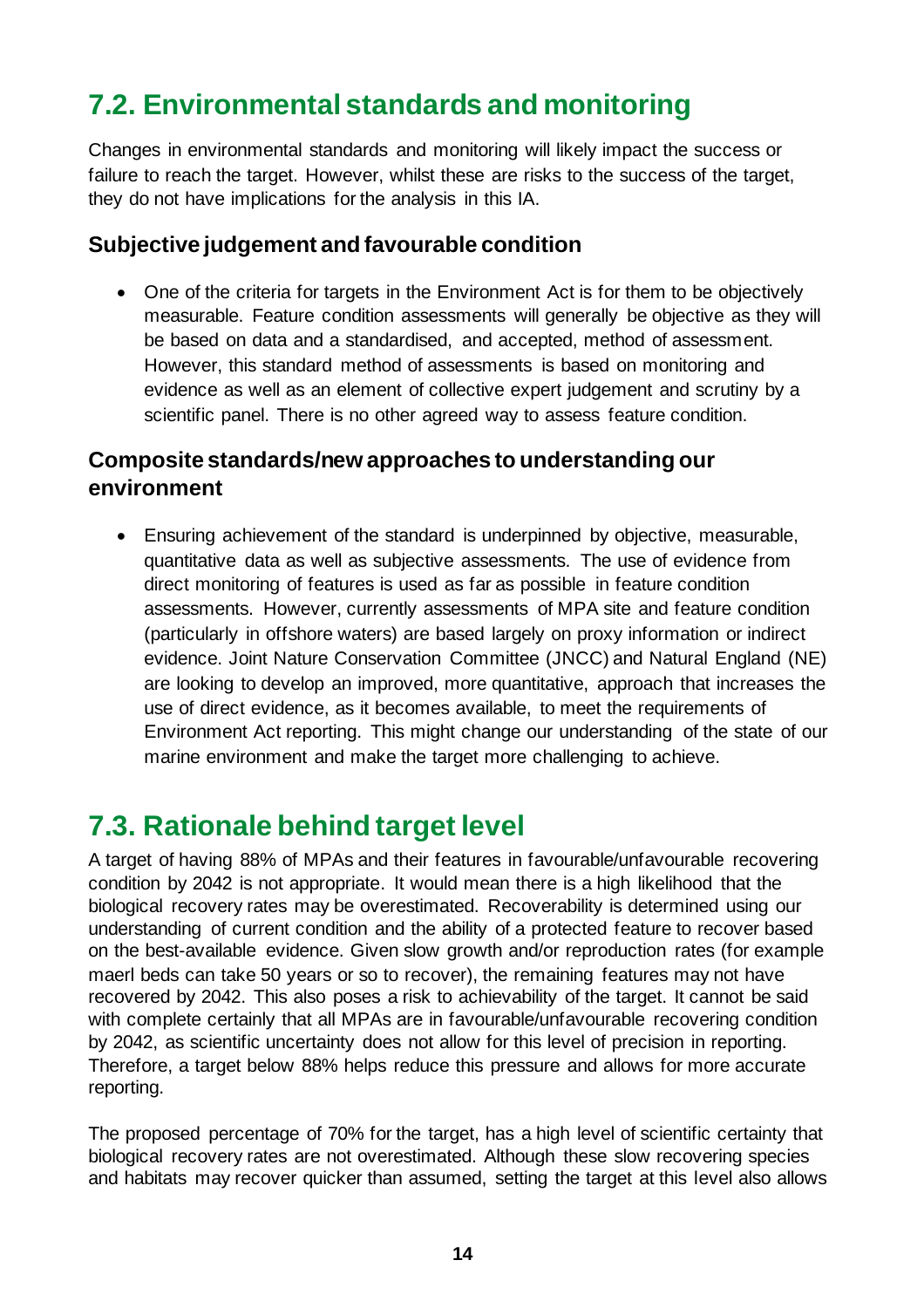for any challenges in implementing entirely effective management measures across all our MPAs .

# <span id="page-14-0"></span>**8. Direct costs and benefits to business calculations**

The target is a government managed and implemented measure where all impacts on businesses have been considered in the designation of MPAs and therefore are included in the baseline of this IA. Thus, this measure is not expected to have any impacts, direct or indirect, on businesses.

## <span id="page-14-1"></span>**9. Impact on small and micro businesses**

The imposition of a target for the environmental condition of the UK's MPA network is not expected to impact small or micro businesses beyond the impacts already accounted for in the baseline.

# <span id="page-14-2"></span>**10. Wider impacts (consider the impacts of your proposals)**

It is possible that a target could make the public more aware of the state of our marine environment and mean they alter their behaviours to protect it, as we have seen with the plastic straws and plastic bags. However, significant advertising and communications is not expected and therefore additional awareness is likely to be low.

Beyond increased awareness and potential minimal behaviour change, it is not anticipated that the imposition of the target will have wider impacts or adverse incentives beyond those created because of the original designation of MPAs and the imposition of management measures in these areas.

# <span id="page-14-3"></span>**11. A summary of the potential trade implications of measure**

As an island nation the UK depends upon its marine economy to support, directly and indirectly, trade in goods and services. Commercial activities include fisheries, ports, energy, and recreation, all of which have some trade-related issues. However, the imposition of a target for achieving favourable condition within our MPA network can be expected to have no additional implications for trade. MPAs have generally been designated in locations of low commercial activity, but whilst there is significant uncertainty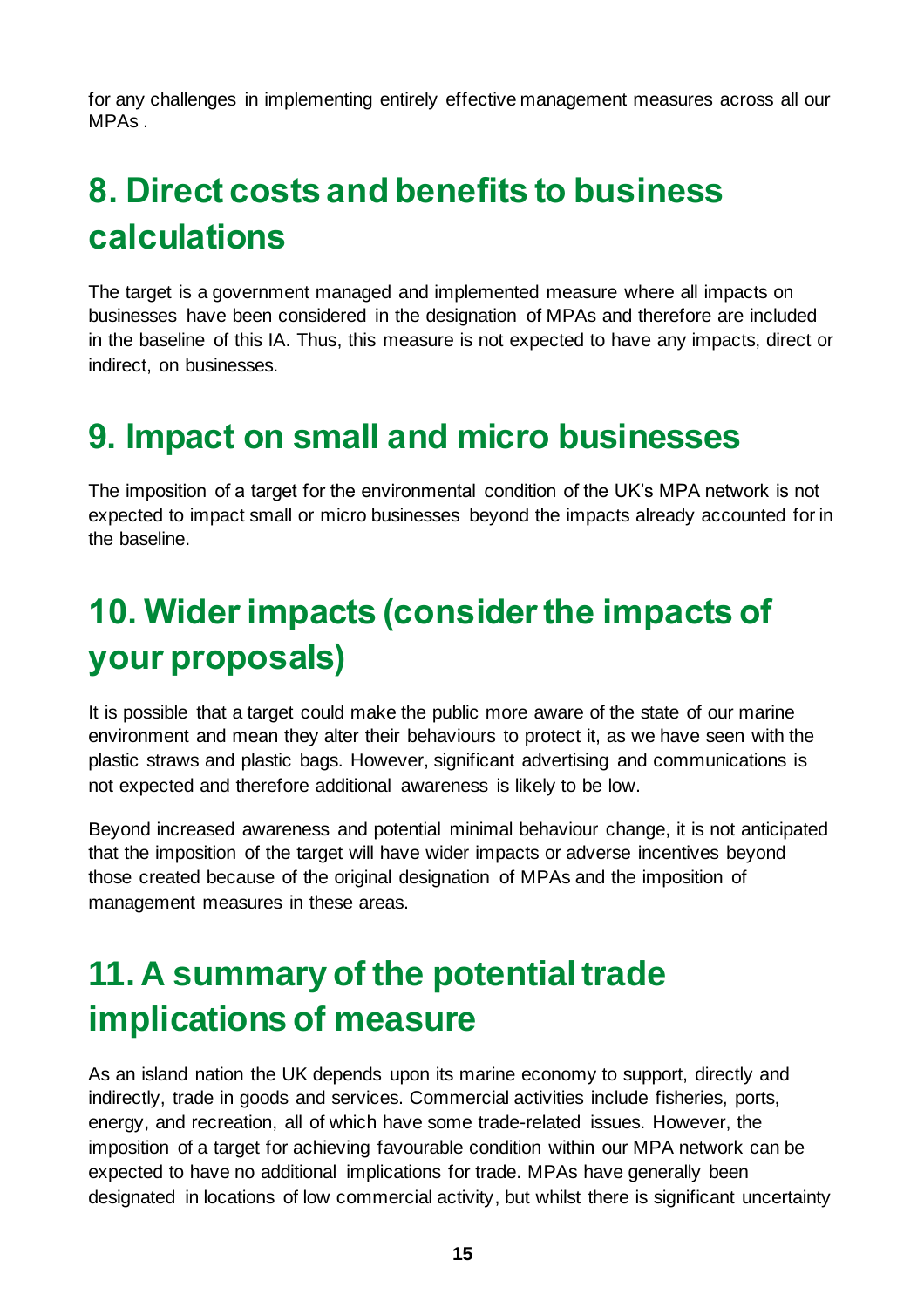as to the effect of environmental regulation on patterns of trade and investment, empirical evidence suggests these impacts are likely to be small<sup>4</sup>.

# <span id="page-15-0"></span>**12. Monitoring and Evaluation**

The MCAA 2009 requires the Secretary of State to report every 6 years on the degree to which Marine Conservation Zones (MCZs) and the MPA network are achieving their objectives, and to set out further steps that may be necessary for success<sup>5</sup>. The imposition of a target is not expected to change the monitoring approach required under MCAA. The current approach is expected to be sufficient to meet the requirements under MCAA and monitoring the success, or otherwise, of fulfilling the target.

<sup>4</sup> Dechezleprêtre and Sato (2014)

<sup>&</sup>lt;sup>5</sup> [Marine Protected Areas network report \(2012 to 2018\) -](https://www.gov.uk/government/publications/marine-protected-areas-network-report-2012-to-2018) GOV.UK (www.gov.uk)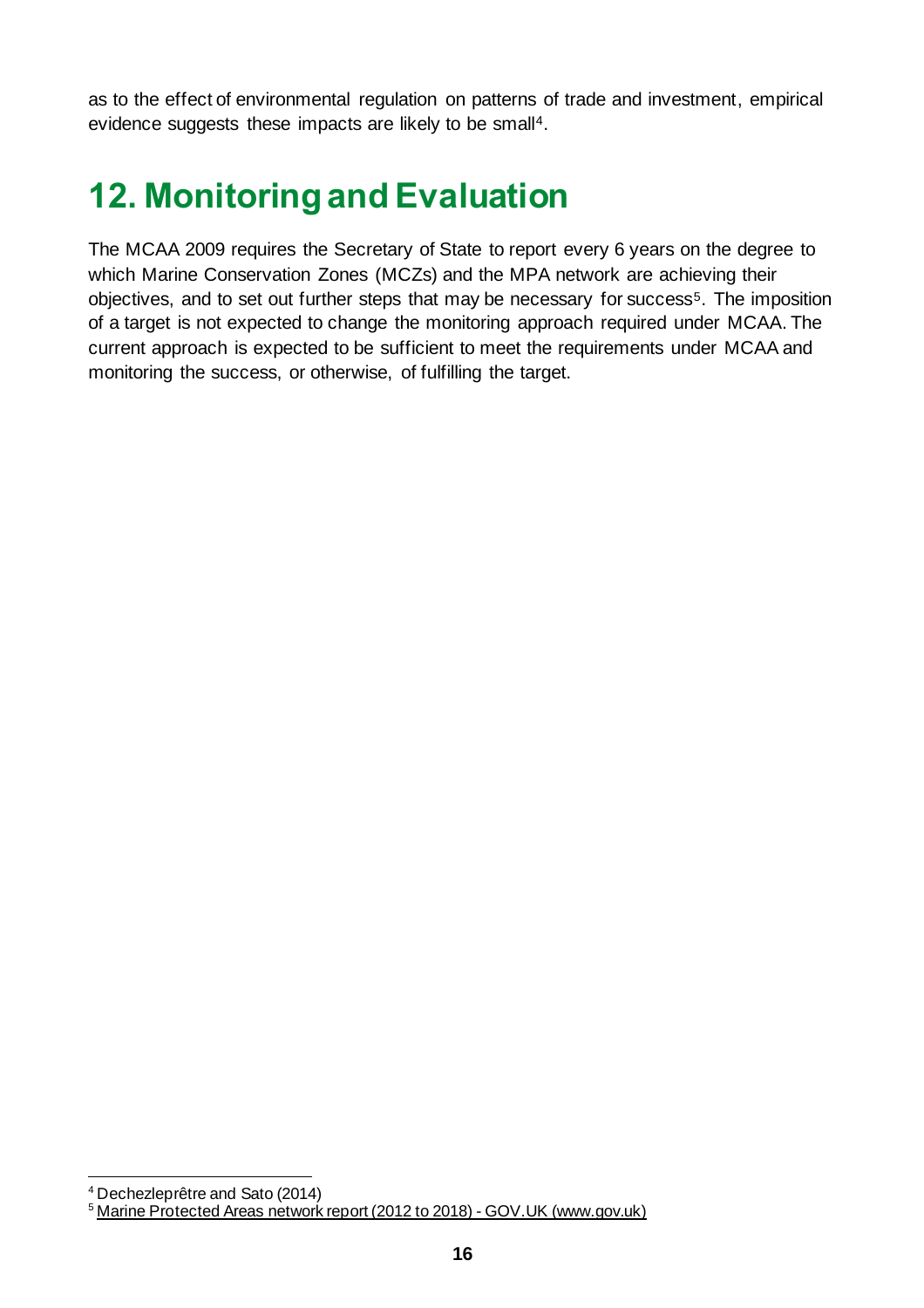## <span id="page-16-0"></span>**Annex**

## <span id="page-16-1"></span>**Annex A: Baseline update**

Marine Conservation Zones (MCZs – a type of MPA) are an essential component of this network and the government has a legal duty to designate MCZs under the Marine and Coastal Access Act 2009 (MCAA). The process of designation was completed in 2019 and management measures are currently being implemented with the target of completing the implementation by 2024. Other MPA classifications already have management measures in place.

The impact of the MPA network and the costs and benefits of designation were developed during the impact assessments relevant to each of the individual policy areas. The options under consideration in this IA assume that the management measures and designation orders are sufficient to achieve the target (as regulators already have a legally binding requirement on them to do so). However, for clarity, consistency and to ensure the baseline analysis in the designation documentation match the time under consideration here we analyse the costs of designation to 2042.

The benefits in these IAs were not monetised due to the challenges in quantifying the increase in benefits arising from ecological improvements in the features following designation. It is more challenging still to estimate and monetise the network benefits from designating sites. While there is evidence to support the likelihood of an increase in ecosystem services because of designation and management measures, given the uncertainty in this no monetary value can be given to these. To overcome this, the final IA provided some illustrative benefits and qualitative commentary on the associated benefits. Therefore, whilst benefits under the implementation of a target cannot be monetised, baseline benefits are expected to persist and increase as the condition of MCZs improves over time. Ecosystem services benefits from the protection of MCZ features include nonuse/bequest values, research and education, fish and shellfish for human consumption, natural hazard protection, environmental resilience, gas and climate regulation and regulation of pollution (nutrient recycling).

Costs, unlike benefits, were relatively closely assessed for each relevant industry whose activity would be impacted by the designation of a protected area. These have been updated for the period 2021 to 2042 to establish the baseline for this IA, with identical assumptions used in previous IAs relevant to this policy area (updated figures shown in [Table 1\)](#page-18-0). A total present value of costs across the period was estimated as £101.5m, including public costs of £87.7m and private costs of £13.8m. The public costs are largely related to the management of the sites at £35.6m and ecological survey work to monitor condition of £52.1m. It is important to note that, except for the uplift to 2021 prices, baseline costs have not changed since the third and final tranche designation of MCZs. As a result of this, costs of implementing a target for the condition of MCZs has not been included, as no additional measures are needed to ensure that the Marine target is to be fulfilled by 2042.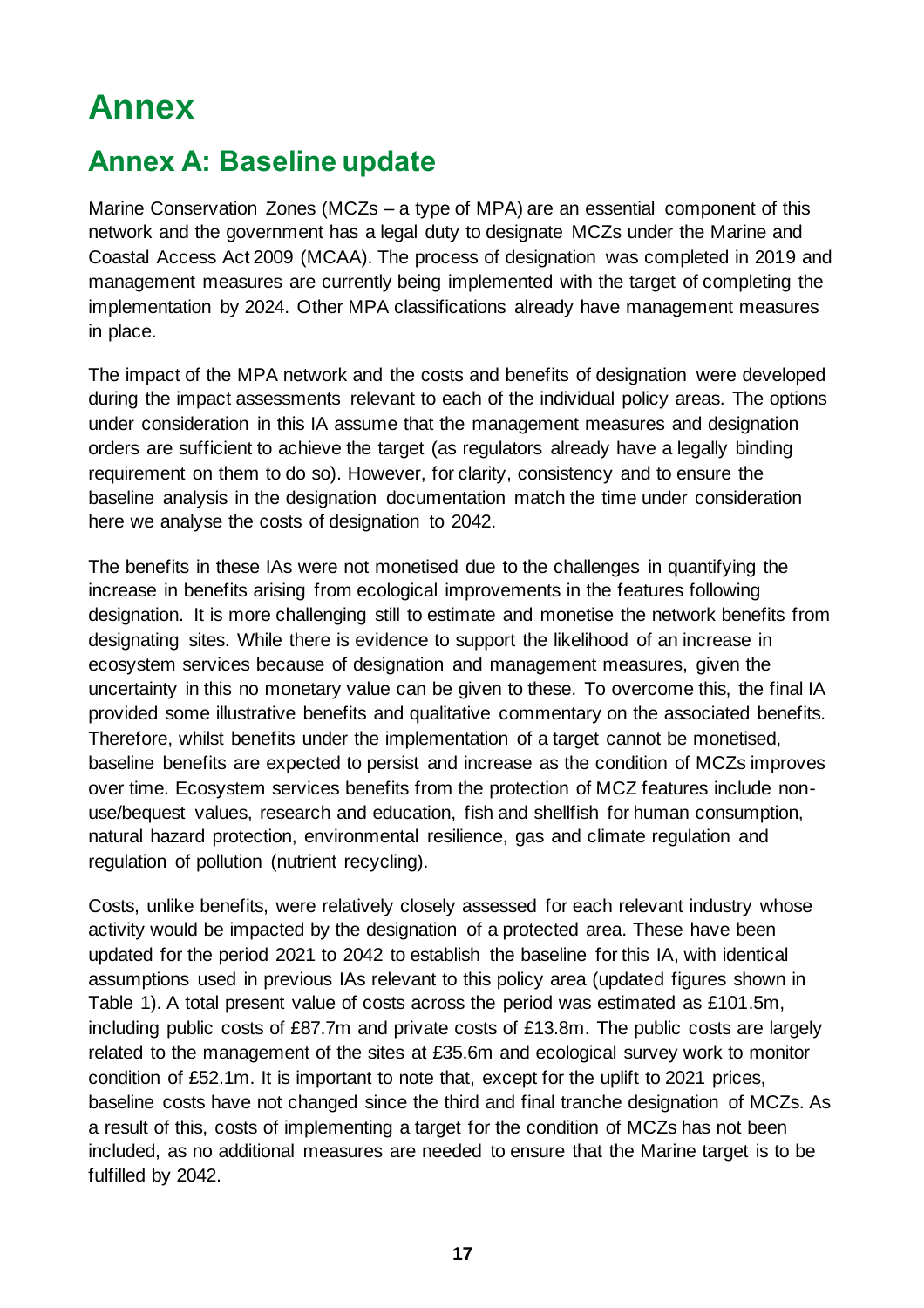These data are for the MCZ programme and as a result do not include costs related to Special Areas of Conservation (SACs) and Special Protection Areas (SPAs). SACs and SPAs have already been designated and the target will not mean any additional costs, but the baseline analysis should be considered partial. Further analysis would be disproportionate as costs are in the baseline and not associated with the target.